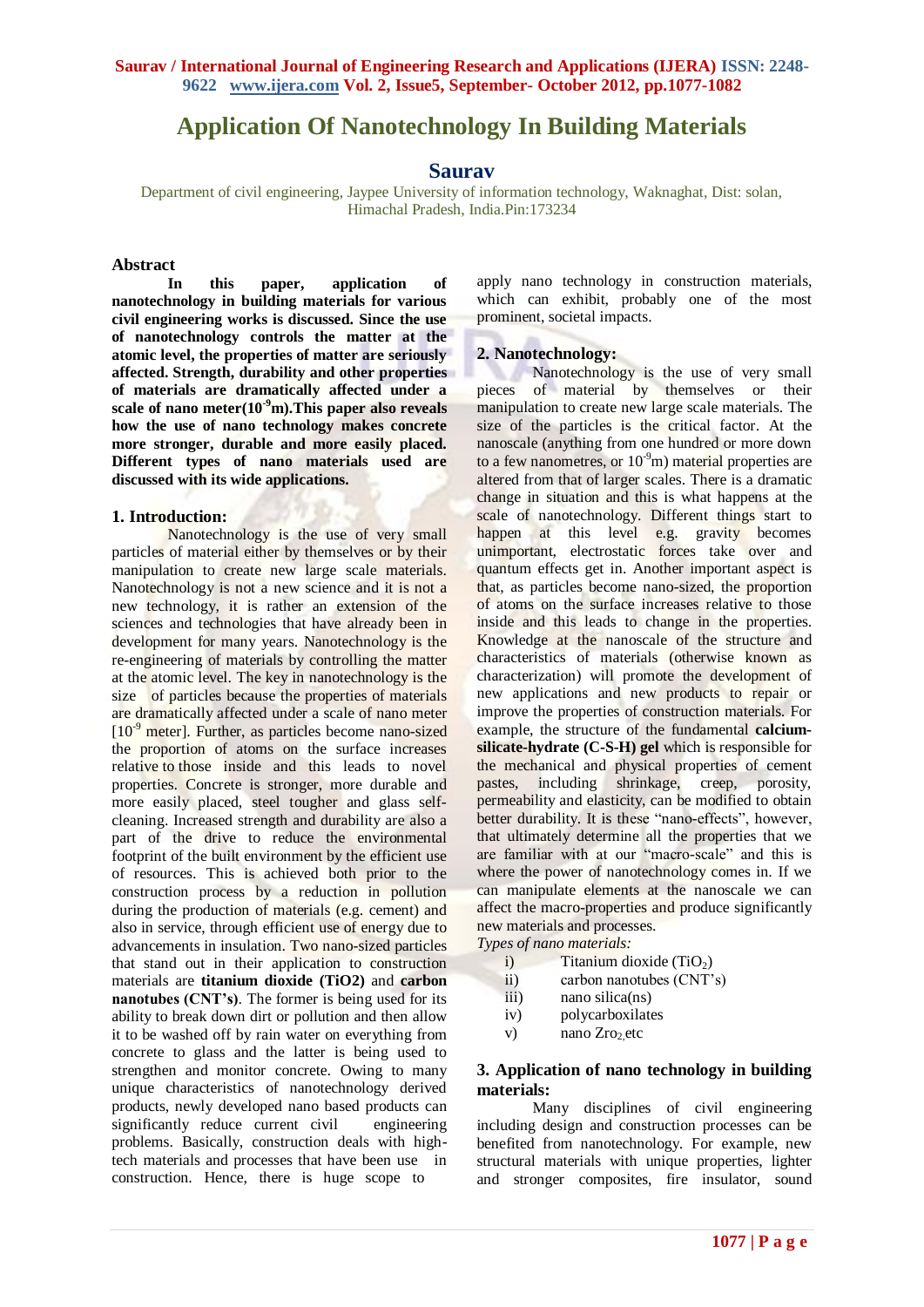absorber, low maintenance coating, water repellents, nano-clay filled polymers, self-disinfecting surfaces, UN light protector, air cleaners, nano sized sensors, ultra thin- strong- conductive wafers, solar cells etc to name a few. This paper presents, in brief, the areas of application of nanotechnology in civil engineering and the science & technology behind the improved performance. Further, the existing challenges that the scientists and technologists facing towards exploiting the potentiality of nanotechnology is also brought out.

#### **3.1 Nano technology and concrete:**

Concrete is, a macro-material strongly influenced by its nano-properties and understanding it at this new level is yielding new avenues for improvement of strength, durability and monitoring. Much of the analysis of concrete is being done at the nano-level in order to understand its structure using the various techniques developed for study at that scale such as Atomic Force Microscopy (AFM), Scanning Electron Microscopy (SEM) and Focused Ion Beam (FIB). Silica  $(SiO<sub>2</sub>)$  is present in conventional concrete as part of the normal mix. However, one of the advancements made by the study of concrete at the nano scale is that particle packing in concrete can be improved by using nanosilica which leads to a densifying of the micro and nanostructure resulting in improved mechanical properties. Nano-silica addition to cement based materials can also control the degradation of the fundamental C-S-H (calcium-silicate- hydrate) reaction of concrete caused by calcium leaching in water as well as block water penetration and therefore lead to improvements in durability. Related to improved particle packing, high energy milling of ordinary Portland cement (OPC) clinker and standard sand, produces a greater particle size diminution with respect to conventional OPC and, as a result, the compressive strength of the refined material is also 4 to 6 times higher (at different ages). Another type of nano particle added to concrete to improve its properties is titanium dioxide  $(TiO<sub>2</sub>)$ . TiO<sub>2</sub> is a white pigment and can be used as an excellent reflective coating. It is incorporated, as nano particles and it is added to paints, cements and windows for its sterilizing properties since  $TiO<sub>2</sub>$  breaks down organic pollutants, volatile organic compounds and bacterial membranes through powerful catalytic reactions. It can therefore reduce airborne pollutants when applied to outdoor surfaces. Additionally, it is hydrophilic and therefore gives self cleaning properties to surfaces to which it is applied. The process by which this occurs is that rain water is attracted to the surface and forms sheets which collect the pollutants and dirt particles previously broken down and washes them off. The resulting concrete, already used in projects around the world, has a white colour that retains its whiteness very effectively unlike the stained buildings of the material's pioneering past.

A further type of nanoparticle, which has remarkable properties, is the carbon nano tube (CNT) and current research is being carried out to investigate the benefits of adding CNT's to concrete. Carbon nanotubes are a form of carbon that was first discovered in Russia but came into use in the late ninety's in Japan. They are cylindrical in shape, as shown in figure below, and their name comes from their nanometre diameter. They can be several millimetres in length and can have one "layer" or wall (single walled nanotube) or more than one wall (multi walled nanotube). They have 5 times the Young's modulus and 8 times (theoretically 100 times) the strength of steel while being 1/6th the density. The addition of small amounts (1% wt) of CNT's can improve the mechanical properties of samples consisting of the main Portland cement phase and water. Oxidized multi-walled nanotubes (MWNT's) show the best improvements both in compressive strength  $(+ 25 \text{ N/mm}^2)$  and flexural strength (+ 8 N/mm) compared to the reference samples without the reinforcement. It is theorized the high defect concentration on the surface of the oxidized MWNTs could lead to a better linkage between the nanostructures and the binder thus improving the mechanical properties of the composite rather like the deformations on reinforcing bars.

In fact, even some of the rules in structural concrete design are actually empirically derived from observed behaviour Nanotechnology, involving the study of the fundamental components of concrete can lead the way to a real understanding of concrete construction and service life based on a designed material with predetermined properties. This is strongly related to the study of service life through multiscale modelling (covering multiple dimensional scales such as from nm to m). As an example of the kind of additions that have been made to concrete, research has shown that an anaerobic (one that does not require oxygen) microorganism incorporated into concrete mixing water results in a 25% increase in 28-day strength. The **Shewanella microorganism** was used at a concentration of 105 cells/ml and nanoscale observations revealed that there was a deposition of sand-cement matrix on its surface. This led to the growth of filler material within the pores of the cement- sand matrix and resulted in increased strength.

Self Compacting Concrete (SCC) is one that does not need vibration in order to level off and achieve consolidation. This represents a significant advance in the reduction of the energy needed to build concrete structures and is therefore a sustainability issue. In addition SCC can offer benefits of up to 50% in labour costs, due to it being poured up to 80% faster and having reduced wear and tear on formwork. The material behaves like a thick fluid and is made possible by the use of **polycarboxylates** (a material similar to plastic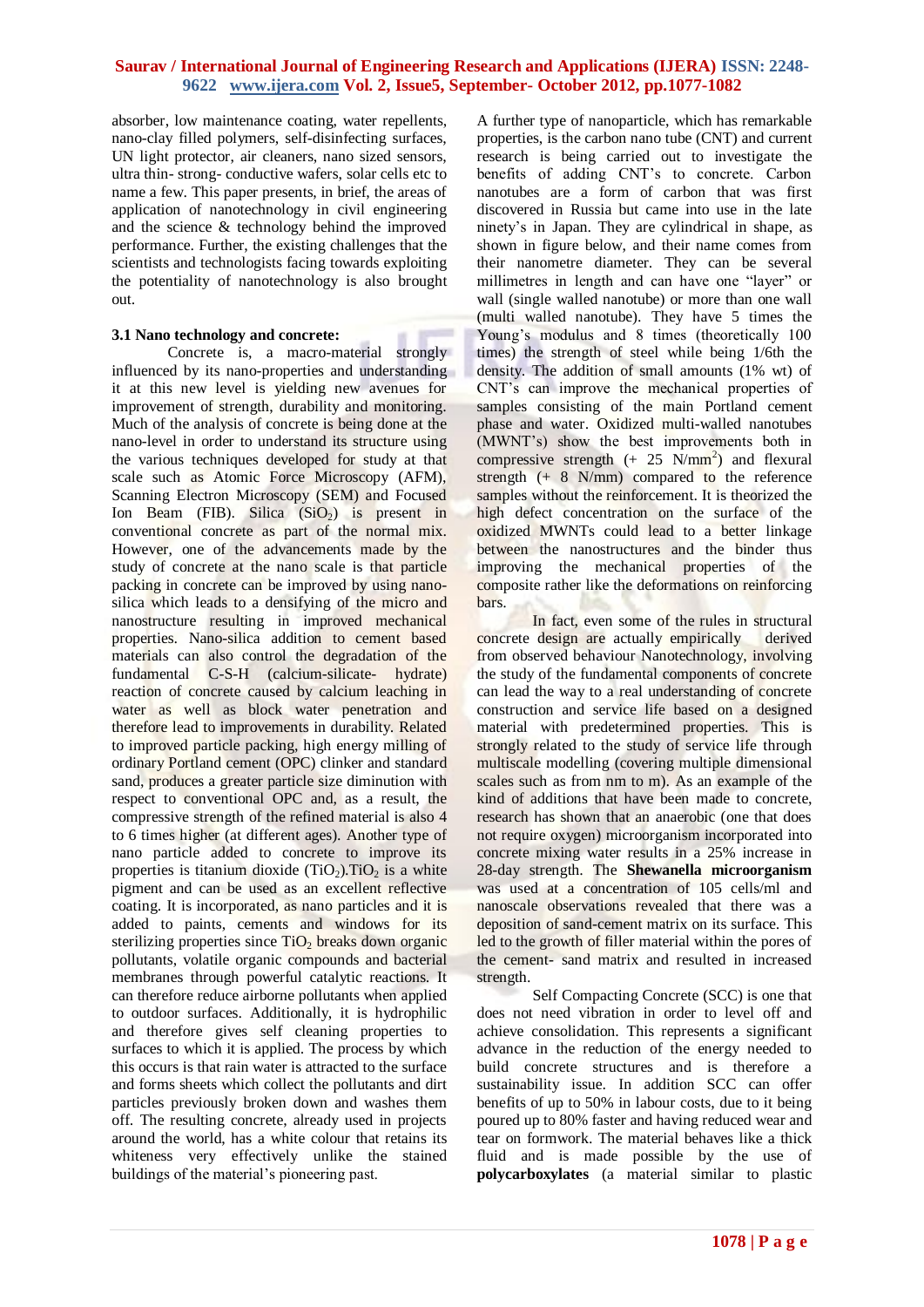developed using nanotechnology). SCC mixes, which contain a high content of fine particles, need a very effective dispersing system in order to be fluid and workable overtime at low water/cement ratio (high W/C ratios would lead to risk of segregation) and only polycarboxylates can meet these requirements. In addition, while long term strengths of conventionally super plasticized concrete are very high, the very early strengths, especially in winter, are not high enough for a quick and safe removal of formwork and steam curing is therefore used to accelerate the hydration of cement. This can be eliminated in the precast industry through the use of the latest generations of polycarboxylates resulting in further time and energy savings.

Finally, fibre wrapping of concrete is quite common today for increasing the strength of preexisting concrete structural elements. Advancement in the procedure involves the use of a **fibre sheet (matrix)** containing nano-silica particles and hardeners. These nanoparticles penetrate and close small cracks on the concrete surface and, in strengthening applications, the matrices form a strong bond between the surface of the concrete and the fibre reinforcement. In the strengthening process precut carbon tows (fibres) and sheets impregnated with the matrix are placed on the prepared concrete surface and bonded using grooved rollers. The ability of the samples to sustain load after cracking is greatly improved by the carbon tows and both the matrix and the interface are durable under wetting and drying and scaling (scraping) conditions. Additionally, there is no decrease in the maximum load capacity after repeated cycles of wetting and drying or scaling.

## **3.2 Nanotechnology and Steel**

Steel has been widely available since the second industrial revolution in the late part of the 19<sup>th</sup> and early part of the  $20<sup>th</sup>$  Century and has played a major part in the construction industry since that time. Fatigue is a significant issue that can lead to the structural failure of steel subject to cyclic loading, such as in bridges or towers. This can happen at stresses significantly lower than the yield stress of the material and lead to a significant shortening of useful life of the structure. The current design philosophy entails one or more of three limiting measures: a design based on a dramatic reduction in the allowable stress, a shortened allowable service life or the need for a regular inspection regime. **Stress risers** are responsible for initiating cracks from which fatigue failure results and research has shown that the addition of **copper nanoparticles** reduces the surface unevenness of steel which then limits the number of stress risers and hence fatigue cracking. Advancements in this technology would lead to increased safety, less need for monitoring and more efficient materials use in construction prone to fatigue issues.

Welds and the Heat Affected Zone (HAZ) adjacent to welds can be brittle and fail without warning when subjected to sudden dynamic loading, and weld toughness is a significant issue especially in zones of high seismic activity. Weld and HAZ failures led to the re-evaluation of welded structural joints in the aftermath of the 1994 Northridge earthquake in the Los Angeles area and current design philosophies include selective weakening of structures to produce controlled deformation away from brittle welded joints or the deliberate over-sizing of structures to keep all stresses low. Research currently under way, however, has shown that the addition of nanoparticles of magnesium and calcium makes the HAZ grains finer (about 1/5the size of conventional material) in plate steel and this leads to an increase in weld toughness. This is sustainability as well as a safety issue, as an increase in toughness at welded joints would result in a smaller resource requirement because less material is required in order to keep stresses within allowable limits.

Two relatively new products that are available today are **Sandvik Nanoflex** and **MMFX2**  steel .Both are corrosion resistant, but have different mechanical properties and are the result of different applications of nano technology. Traditionally, the trade off between steel strength and ductility is a significant issue for steel; the forces in modern construction require high strength, whereas safety (especially in seismic areas) and stress redistribution require high ductility. This has led to the use of low strength ductile material in larger sizes than would otherwise be possible with high strength brittle material and consequently it is an issue of sustainability and efficient use of resources. **Sandvik Nanoflex** has both the desirable qualities of a high Young's Modulus and high strength and it is also resistant to corrosion due to the presence of very hard nanometre-sized particles in the steel matrix. It effectively matches high strength with exceptional formability and currently it is being used in the production of parts as diverse as medical instruments and bicycle components, however, its applications are growing. The use of stainless steel reinforcement in concrete structures has normally been limited to high risk environments as its use is cost prohibitive. However, MMFX2 steel, while having the mechanical properties of conventional steel, has a modified nano-structure that makes it corrosion resistant and it is an alternative to conventional stainless steel, but at a lower cost.

## **3.3 Nanotechnology and Wood**

Carbon nanotubes are a new discovery, whereas wood is an ancient material which has been used since the dawn of civilization. However, perhaps not surprisingly given nature's evolutionary process, wood is also composed of nanotubes or **"nanofibrils"; namely**, **lignocellulosic (woody**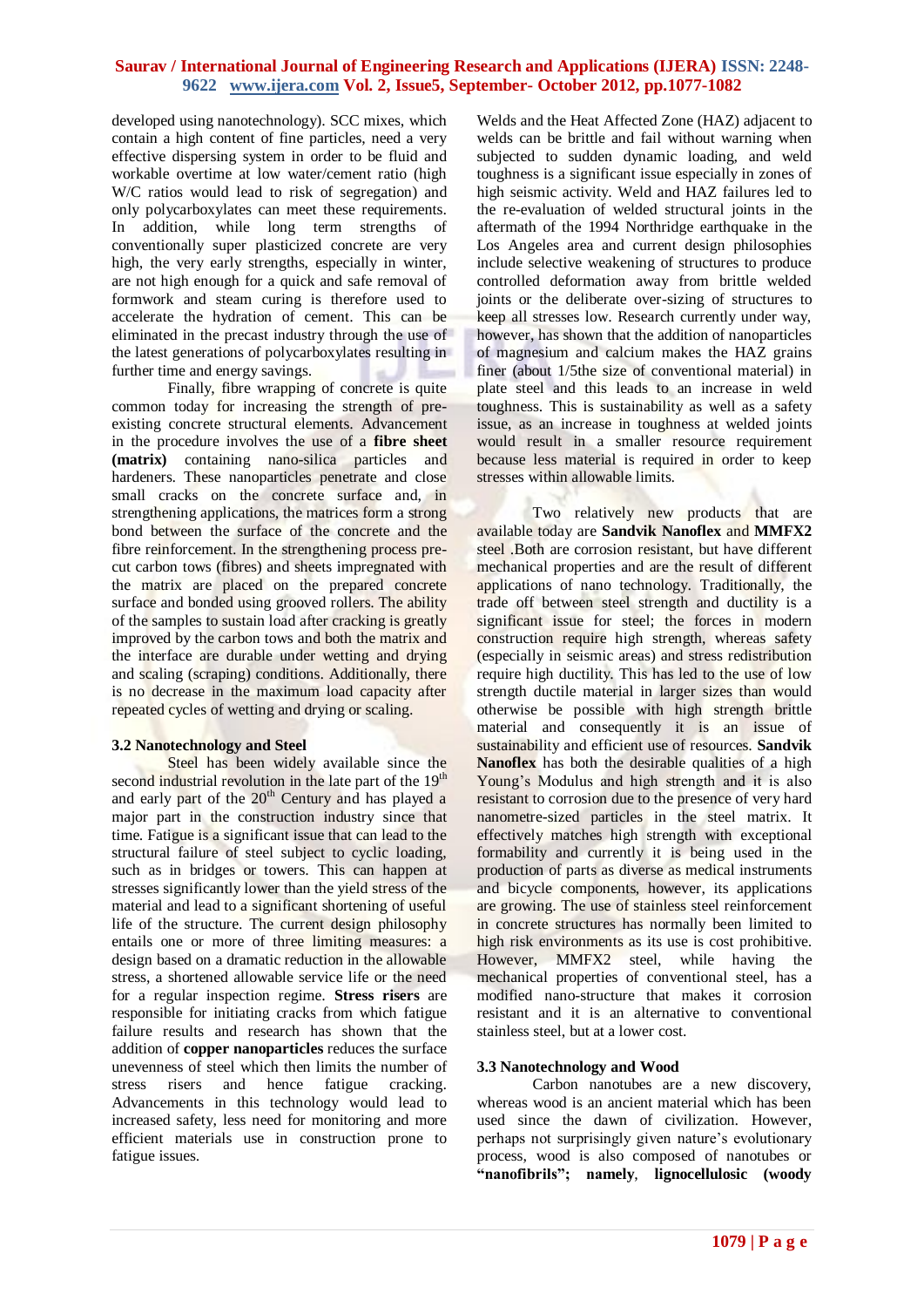**tissue)** elements which are twice as strong as nanofibrils would lead to a new paradigm in sustainable construction as both the production and use would be part of a renewable cycle. Some developers have speculated that building functionality onto lignocellulosic surfaces at the nano scale could open new opportunities for such things as self-sterilizing surfaces, internal self-repair, and electronic lignocellulosic devices. Due to its natural origins, wood is leading the way in cross-disciplinary research and modelling techniques. Firstly, BASF have developed a highly water repellent coating based on the actions of the lotus leaf as a result of the incorporation of silica and alumina nano particles and hydrophobic polymers. And, secondly, mechanical studies of bones have been adapted to model wood, for instance in the drying process.

## **3.4 Nano technology in waterproofing building materials**

Waterproofing of building materials has been a problem since last 1000 years. The problem has not been addressed completely due to lack of understanding at nano level of the building material. The new development in science & technology has allowed using the latest nano technology to produce eco-friendly **Organo-Silicon products** to waterproof practically all the different kinds of building materials. The nano technology has ensured that service life of this approach will lead to life cycles beyond 20 to 30 years at very economical cost. Building materials are known to have water seepage, water leakages due to inherent porosity and microcracks.Waterproofing is a treatment, which is expected to make the material impervious to water. Lots of technology and product development has taken place in various waterproofing products for the last 50 years, particularly using polymeric backbone and variety of other materials. Another serious issue waterproofing addresses is to prevent loss of structural strength of concrete building materials, particularly due to ASR (alkali silica reaction), acid rain, sulphate attacked. It also prevents chloride penetration which can result in corrosion of the reinforced steel bars.

**3.4.1 Water related problems:** Most of the building materials are very porous and have **surface hydroxyl groups**. These hydroxyl groups attract water because of the hydrophilic nature and similarity with the structure of water. Therefore, most of the building material easily wet and absorb water in the pores. The size of the water molecule is 0.18 nm (i.e. 0.00018 microns).The size of the pores in most of the building materials, range from 5 to 200 nm. The size of most of the pollutants like acids, chlorides & sulphates would range between 1 to 2 nm. Even with the dense concrete and stones the pore size is much larger than water allowing easy entry with the

hydrophilic nature of the building material. The essential requirements waterproofing materials are

Resistance it can impart to water absorption.

• Preventing of water soluble salts, particularly chloride salts.

• Penetration of waterproofing treatment to a measurable depth.

- Non-staining of treated surface areas.
- Long-term stability in an alkaline environment.
- Low environmental and health risk.
- UV stability  $(20+)$  years).

There are two classes of waterproofing products:

# **a). Film Formers**

#### **b). Penetrants**

**Film Formers:** The economics and the ease of application have led to widespread use of film forming water repellents. The products like acrylic paint, silicon polymers are commonly used in the world for waterproofing application. These film formers have particle size greater than 100 nm, which will not allow them to penetrate inside the pores of the building materials but form a film covering and preventing the surface from water absorption. Generally, these polymer films are hydrophobic but they need to be continuous and defect-free and also must be UV resistant. It is found that during application ensuring continuous film on rough surface is not easy which leads to weak points for film former. All the typical polymer films tend to break down under UV leading to cracking of the films in 2-5 years, which leads to failure in terms of losing of hydrophobicity and water repellency.

**Penetrants:** Most penetrants are solvent based, soluble monomeric material with less than 6nm size. They easily penetrate inside the pores and subbranches of the pores. There are two types of penetrants i.e. **non reactive and reactive**. Nonreactive penetrants are oils and other low viscosity hydrophobic material, which coats the pore of the substrates, and provide water repellency. However, these types of materials are also biodegradable and loose hydrophobicity within a year. Additionally, these products also provide food for mold or fungus growth. The reactive penetrants chemically react with the substrate and provide molecular level hydrophobicity to the treated surface and 3-5mm deep in the substrate. Therefore, these types of waterproofing products provide protection for a very long period. Additionally, the product is bound chemically on a molecular level to the substrate as a result; weathering (UV radiation) and natural abrasion have virtually no effect and hence very limited effect on the waterproofing characteristics.

Experimentally it has been seen that **Silane** based waterproofing products are desirable for long-term performance. Silanes and Silane/Siloxanes are known as new class of waterproofing products. These products are used in USA and Europe for last 30 years. However only last few years they became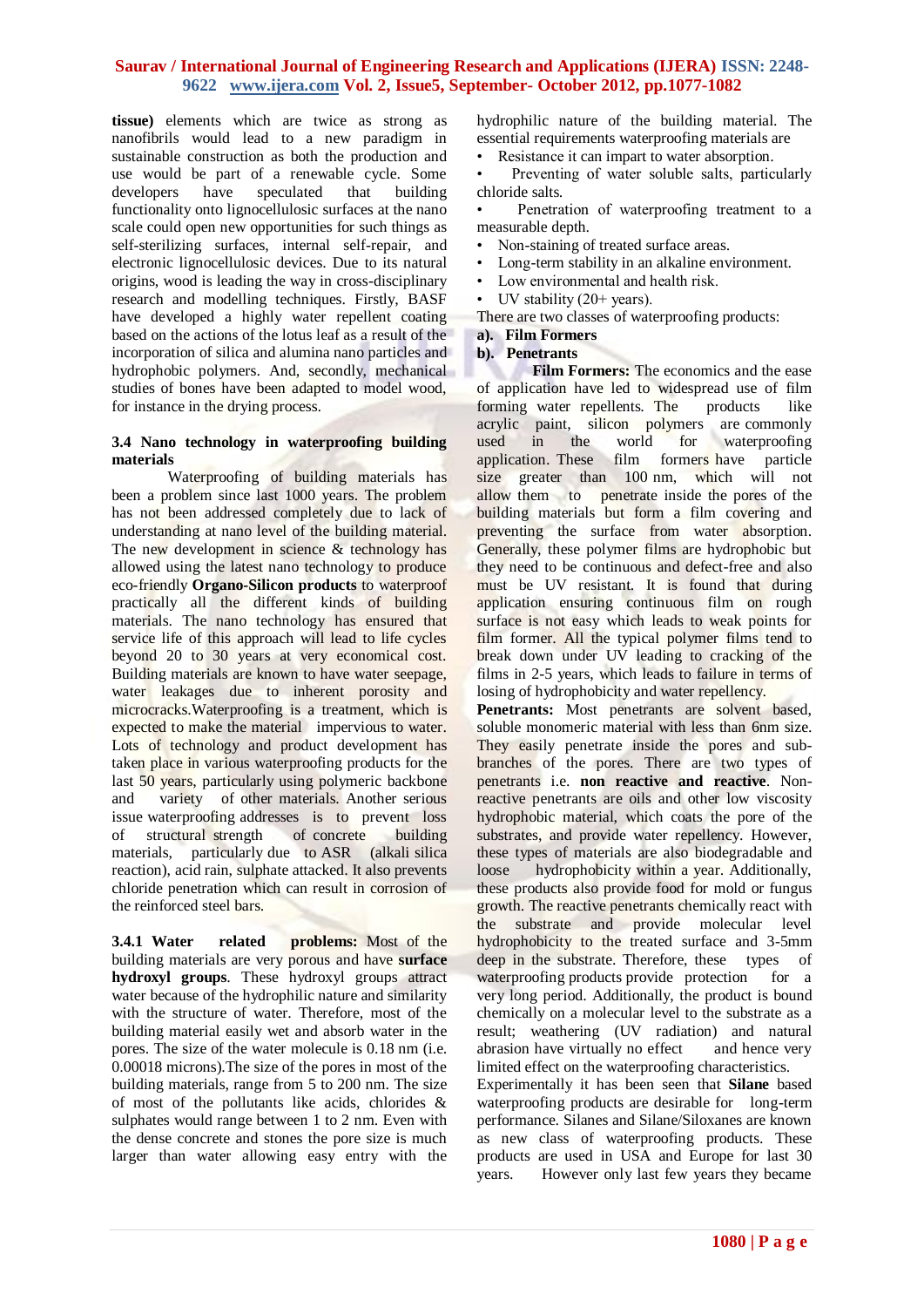available in India. The solvent based silane waterproofing compounds are proven to provide long lasting performance and are used very widely in USA and Europe. The various alkyl silanes that are used for waterproofing are (i) isobutyltrialkoxysilane (ii) n-octyltrialkoxysilane. Silanes are monomeric materials. The products used for waterproofing are known as alkylalkoxysilane. Most building materials contains hydroxyl (OH) group. These OH groups can chemically react with alkoxy groups of Silane forming permanent siloxanes bonds with the substrate. The alkyl group R' provides hydrophobicity (water repellency) to the surface. Therefore, these types of products impart water repellency by modifying surface characteristics from hydrophilic to hydrophobic.

#### **3.5 Nano technology and self healing concrete:**

Experimentation is also underway on selfhealing concrete. When self-healing concrete cracks, embedded microcapsules rupture and release a healing agent into the damaged region through capillary action. The released healing agent contacts an embedded catalyst, polymerizing to bond the crack face closed. In fracture tests, self-healed composites recovered as much as 75 percent of their original strength. They could increase the life of structural components by as much as two or three times. When cracks form in this self-healing concrete, they rupture microcapsules, releasing a healing agent which then contacts a catalyst, triggering polymerization that bonds the crack closed fig2.



Fig2: **Mechanism of self healing concrete 4 Strength comparisons:**

The compressive strength results of series C0 and N mixtures are shown in Comparison of the results from the 7, 28 and 90 days samples shows that the compressive strength increases with nano-ZrO2 particles chemical up to 1.0% replacement (N2) and then it decreases, although the results of 2.0% replacement (N4) is still higher than those of the plain cement concrete (C0). It was shown that the use of  $2.0\%$  nano-ZrO<sub>2</sub> particles decreases the compressive strength to a value which is near to the control concrete. This may be due to the fact that the quantity of nano- $ZrO<sub>2</sub>$  particles (pozzolan) present in the mix is higher than the amount required to the mix is higher than the combine with the liberated lime during the process of hydration thus leading to excess silica leaching out and causing a deficiency in strength as it replaces part of the cementitous material but does not contribute to strength. Also, it may be due to the defects generated in dispersion of nanoparticles that causes weak zones.

| Sample<br>designatio | Nano $ZrO2$<br>Particle | Compressive strength (Mpa) |            |         |
|----------------------|-------------------------|----------------------------|------------|---------|
| (% )<br>n            |                         | 7 days                     | 28<br>days | 91 days |
| CO                   | 0                       | 27.3                       | 36.8       | 42.3    |
| N <sub>1</sub>       | 0.5                     | 31.6                       | 42.7       | 46.5    |
| N <sub>2</sub>       | 1.0                     | 33.1                       | 43.6       | 48.1    |
| N <sub>3</sub>       | 1.5                     | 32.2                       | 42.9       | 47.7    |
| N4                   | 2.0                     | 28.5                       | 39.7       | 44.3    |
|                      |                         |                            |            |         |
|                      |                         |                            |            |         |
|                      |                         |                            |            |         |
|                      |                         |                            |            |         |

## **5. Nano technology and green building**

Nanotechnology, the manipulation of matter at the molecular scale, is bringing new materials and new possibilities to industries as diverse as electronics, medicine, energy and aeronautics. Our ability to design new materials from the bottom up is impacting the building industry as well. New materials and products based on nanotechnology can be found in building insulation, coatings, and solar technologies. Work now underway in nanotech labs will soon result in new products for lighting, structures, and energy. In the building industry, nanotechnology has already brought to market selfcleaning windows, smog-eating concrete, and many other advances. But these advances and currently available products are minor compared to those incubating in the world's nanotech labs today. There, work is underway on illuminating walls that change colour with the flip of a switch, nanocomposites as thin as glass yet capable of supporting entire buildings, and photosynthetic surfaces making any building facade a source of free energy.